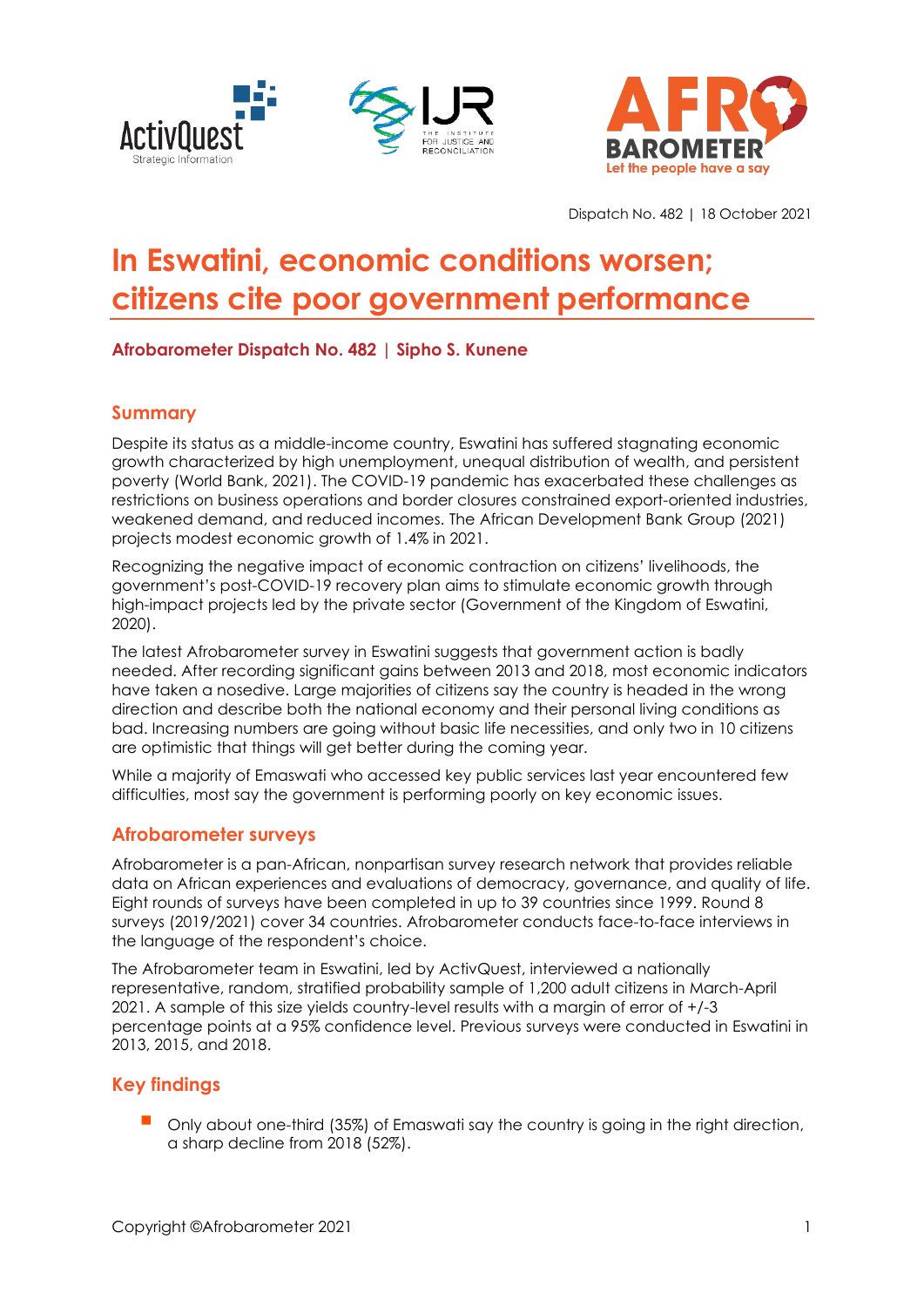

- Three-fourths (76%) of citizens say the country's economic condition is "fairly bad" or "very bad," a dramatic increase compared to three years ago (48%).
- Only two in 10 citizens (21%) expect the country's economic condition to improve over the next year.
- The share of Emaswati who describe their personal living conditions as "fairly good" or "very good" dropped from 46% in 2018 to just 9%.
- Increasing numbers of citizens report going without enough food (60%), enough clean water (58%), needed medical care (62%), and a cash income (78%) at least once during the year preceding the survey.
- Fewer than four in 10 citizens approve of the government's performance on managing the economy (38%), improving living standards of the poor (31%), creating jobs (29%), keeping prices stable (27%), and narrowing gaps between rich and poor (22%). All reflect declines since 2018.
- However, among citizens who sought public services during the previous year, majorities say they found it easy to get help from public schools (69%), public health facilities (68%), and the police (63%). Still, some citizens report having to pay bribes to obtain public services.

## **Country's direction and economic conditions**

Since the current government came into office in 2018, public perceptions of the country's overall direction have worsened dramatically. Only about one-third (35%) of citizens say the country is going in the right direction, a 17-perentage-point decline from 52% in 2018. The proportion who think the country is going in the wrong direction increased by 20 points over the same period, to 62% (Figure 1).



## **Figure 1: Direction of the country** | Eswatini | 2013-2021

*Respondents were asked: Would you say that the country is going in the wrong direction or going in the right direction?*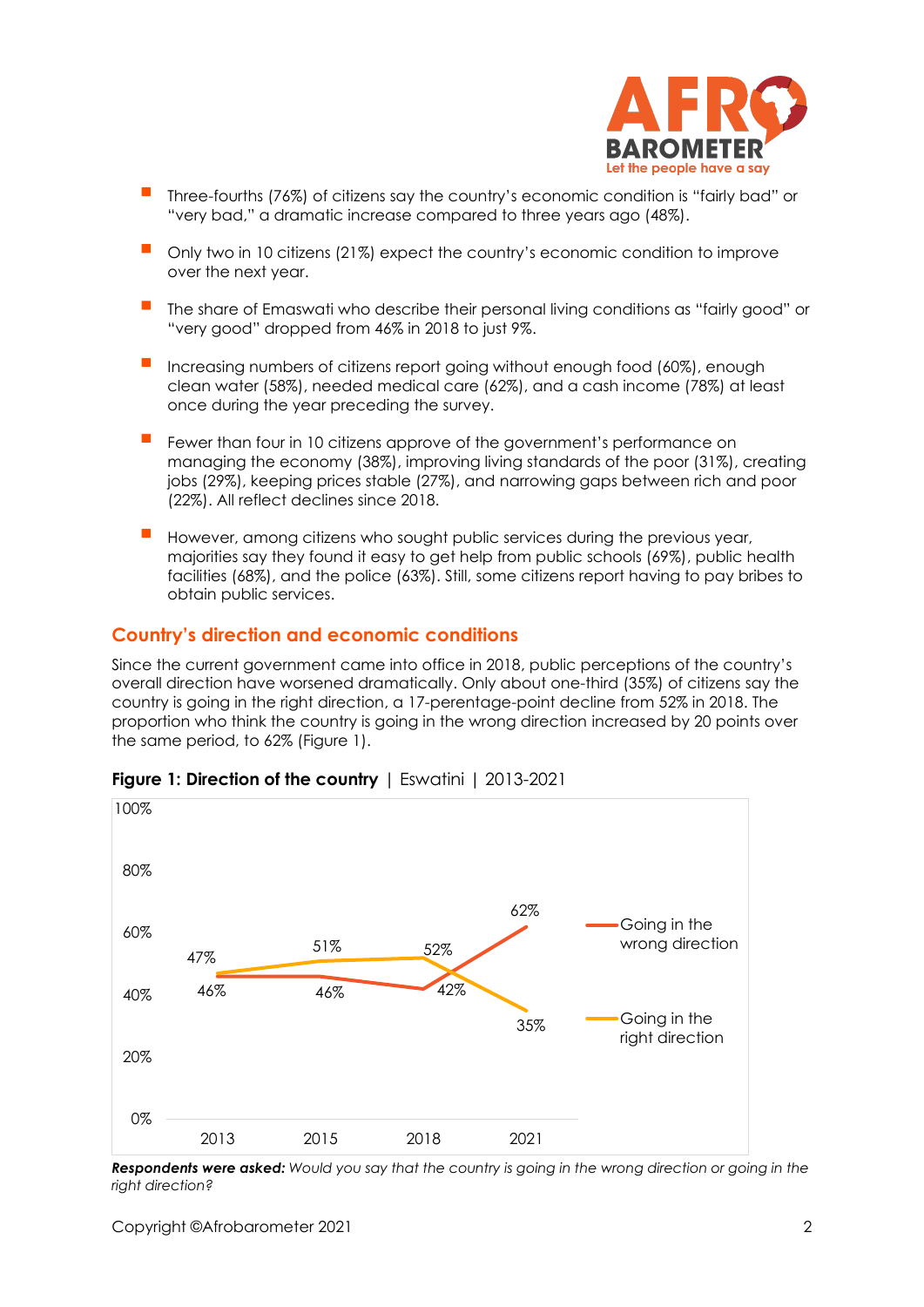

Similarly, the proportion of Emaswati who describe the country's economic condition as "fairly bad" or "very bad" has jumped by 28 percentage points since 2018, to 76% (Figure 2). Fewer than one in 10 (8%) think the condition of the economy is good.

Negative assessments of the economy are fairly consistent across urban and rural areas and genders (Figure 3). Citizens with no formal education (84%) are more likely than their more educated counterparts (73%-79%) to see the country's economic condition as bad. The youngest respondents (68%) are least likely to offer a negative assessment of the economy.



**Figure 2: Country's economic condition** | Eswatini | 2013-2021

*Respondents were asked: In general, how would you describe the present economic condition of this country?*



**Figure 3: Negative assessments of the country's economic condition** | by sociodemographic group | Eswatini | 2021

*Respondents were asked: In general, how would you describe the present economic condition of this country? (% who say "fairly bad" or "very bad")*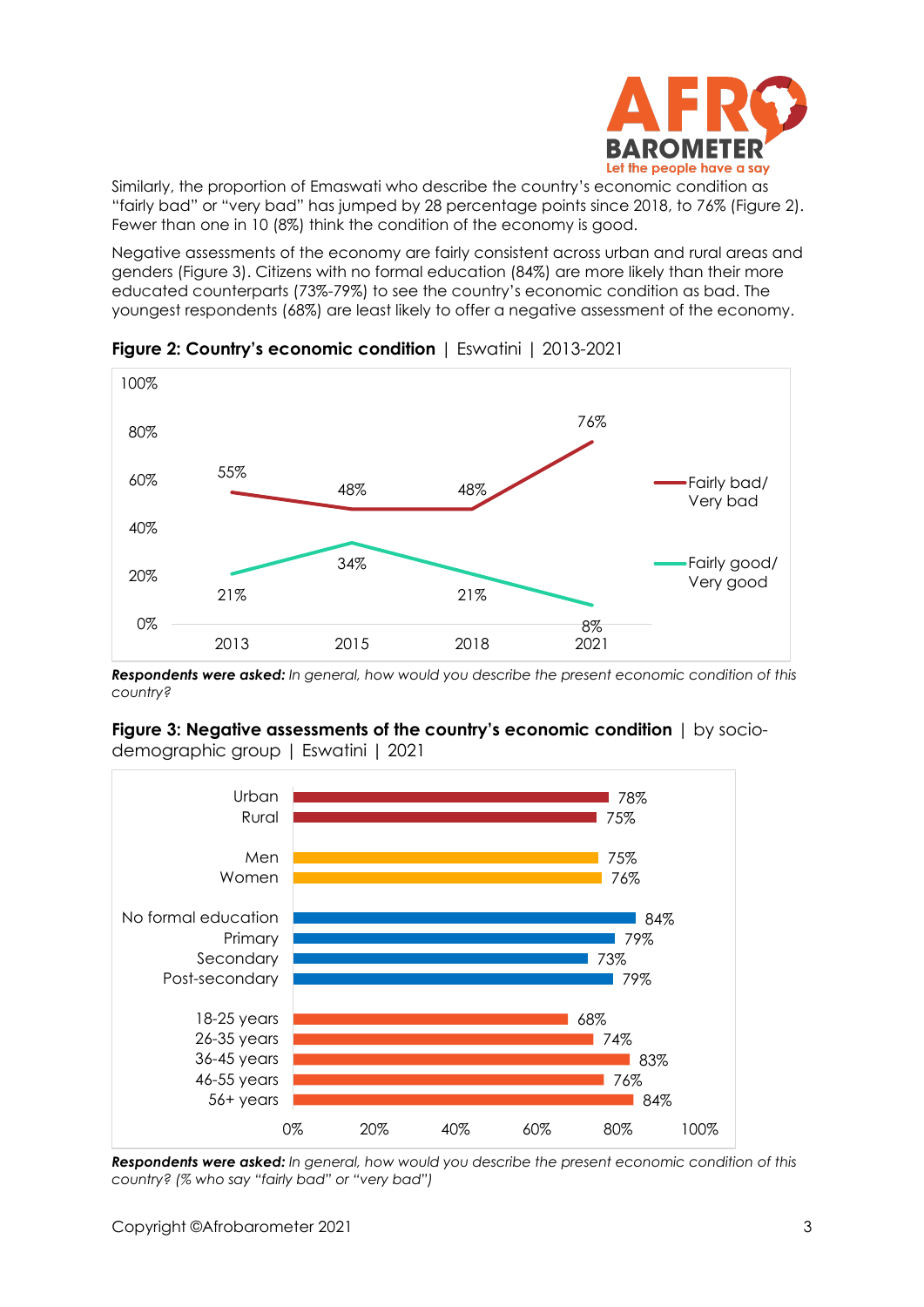

In line with increasingly negative assessments of the country's overall direction and economic condition, three-fourths (74%) of Emaswati say the economy has worsened over the previous year. And almost two-thirds (64%) expect things to get worse during the coming year, while only 21% are optimistic about the economy (Figure 4).





#### *Respondents were asked:*

*Looking back, how do you rate economic conditions in this country compared to 12 months ago? Looking ahead, do you expect economic conditions in this country to be better or worse in 12 months' time?* 

## **Personal living conditions**

Alongside assessments of the economy, personal living conditions in Eswatini have taken a nosedive over the past three years after improving steadily between 2013 and 2018 (Figure 5). Six in 10 citizens (60%) now describe their personal living conditions as "fairly bad" or "very bad" – twice the proportion who did so in 2018. Only one in 10 (9%) offer positive assessments of their living conditions, down from 46% in 2018, while 31% describe them as "neither good nor bad."



**Figure 5: Personal living conditions** | Eswatini | 2013-2021

*Respondents were asked: In general, how would you describe your own present living conditions?*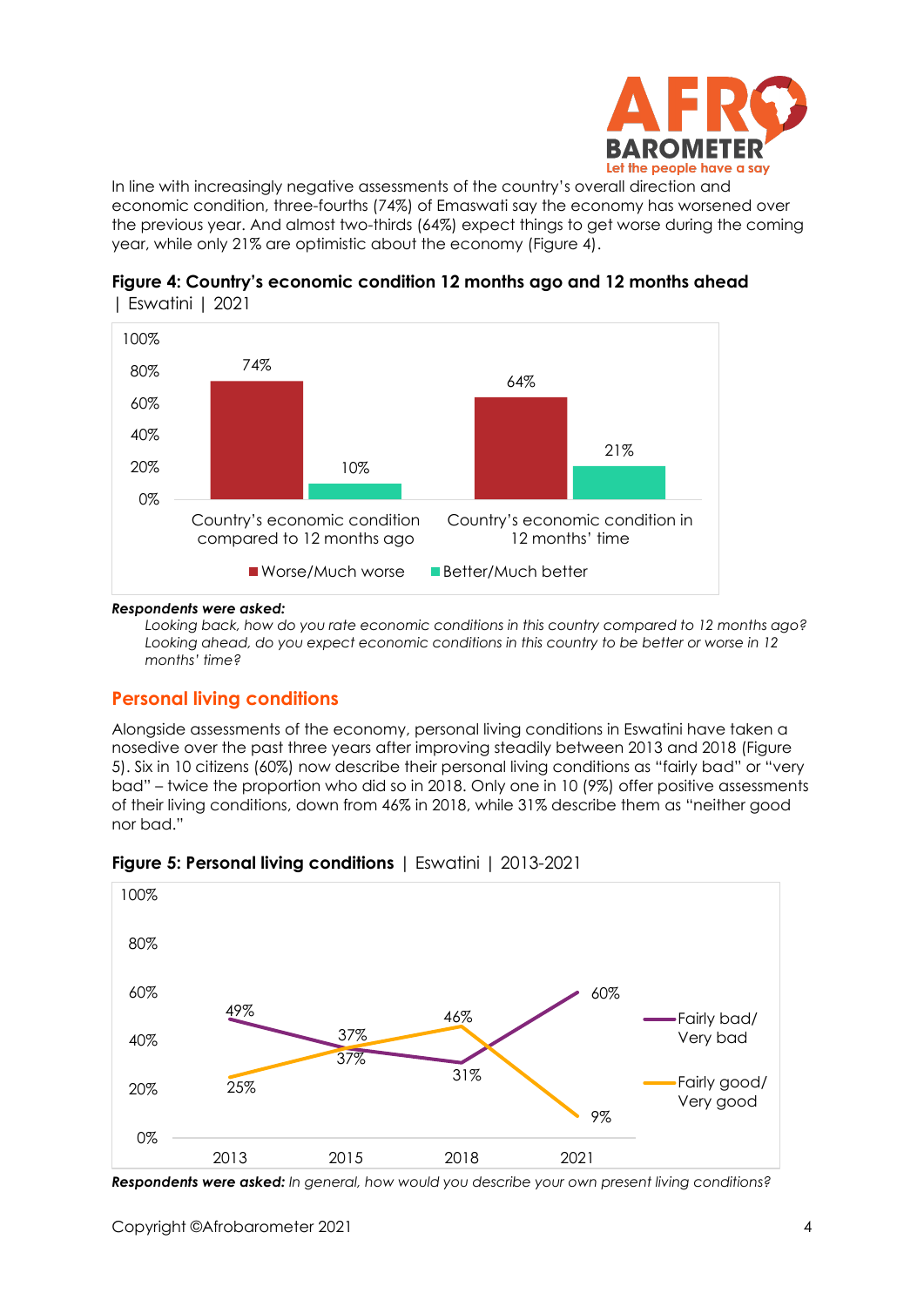

Citizens with only primary education (79%) or no formal schooling (76%) are considerably more likely than their better-educated counterparts (43%-58%) to describe their living conditions as bad, and rural residents (61%) are somewhat more negative than urbanites (56%) (Figure 6).

Negative assessments increase steadily with respondents' age, ranging from 49% of 18- to 25 year-olds to 73% of those over age 55.



**Figure 6: Negative assessments of personal living condition** | by socio-demographic group | Eswatini | 2021

*Respondents were asked: In general, how would you describe your own present living conditions? (% who say "fairly bad" or "very bad")*

Afrobarometer's measurement of "lived poverty" confirms the deterioration of living conditions in Eswatini, although here the negative trend started before 2018. After substantial gains between 2013 and 2015, the proportion of people who experienced shortages of five basic life necessities has climbed steadily (Figure 7).

In 2021, almost eight in 10 Emaswati (78%) report going without a cash income at least once during the year preceding the survey, marking a 10-percentage-point increase since 2015. About six in 10 experienced shortages of needed medical care (62%), food (60%), clean water (58%), and cooking fuel (57%) – all reflecting substantial increases compared to 2015 and 2018.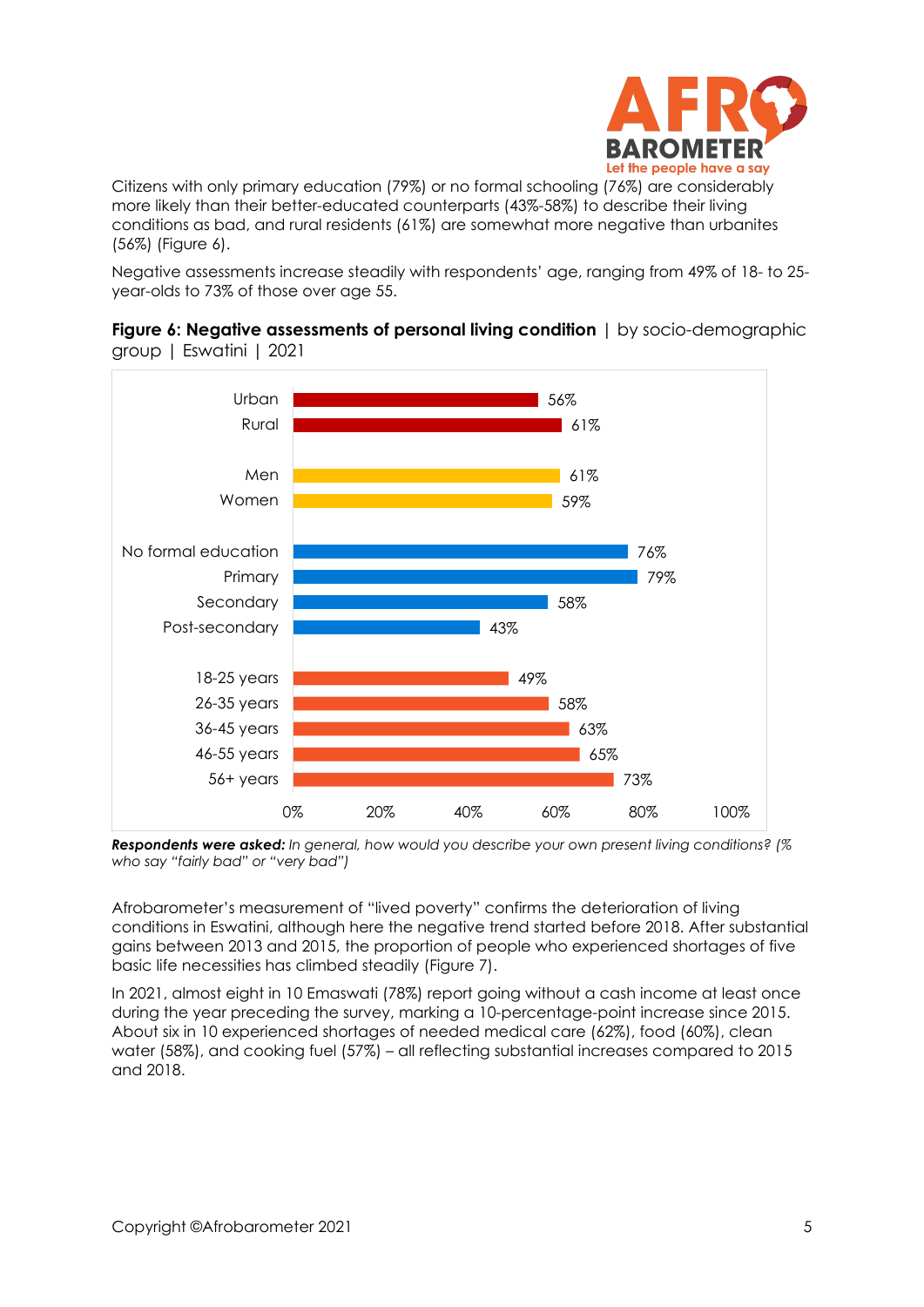



**Figure 7: Went without basic neccesities** | Eswatini | 2013-2021

*Respondents were asked: Over the past year, how often, if ever, have you or anyone in your family gone without: Enough food to eat? Enough clean water for home use? Medicines or medical treatment? Enough fuel to cook your food? A cash income? (% who say "just once or twice," "several times," "many times," or "always")*

## **Government performance and most important problems**

As might be expected, considering increasingly negative assessments of economic and living conditions, citizens' approval of the government's performance in managing economic issues has declined since 2018 (Figure 8).

The proportion who say the government is managing the economy "fairly well" or "very well"

Do your own analysis of Afrobarometer data – on any question, for any country and survey round. It's easy and free at www.afrobarometer.org/online-data-analysis.

decreased by 9 perc entage points over the past three years, to 38%. Similar declines are seen with regard to the government's performance on improving living standards of the poor (from 46% approval to 31%), creating jobs (from 41% to 29%), keeping prices stable (from 34% to 27%), and narrowing gaps between rich and poor (from 29% to 22%).

Rural residents (40%) are slightly more likely

than urbanites (33%) to approve of the government's handling of the economy, but assessments are fairly consistent across other key demographic groups (Figure 9).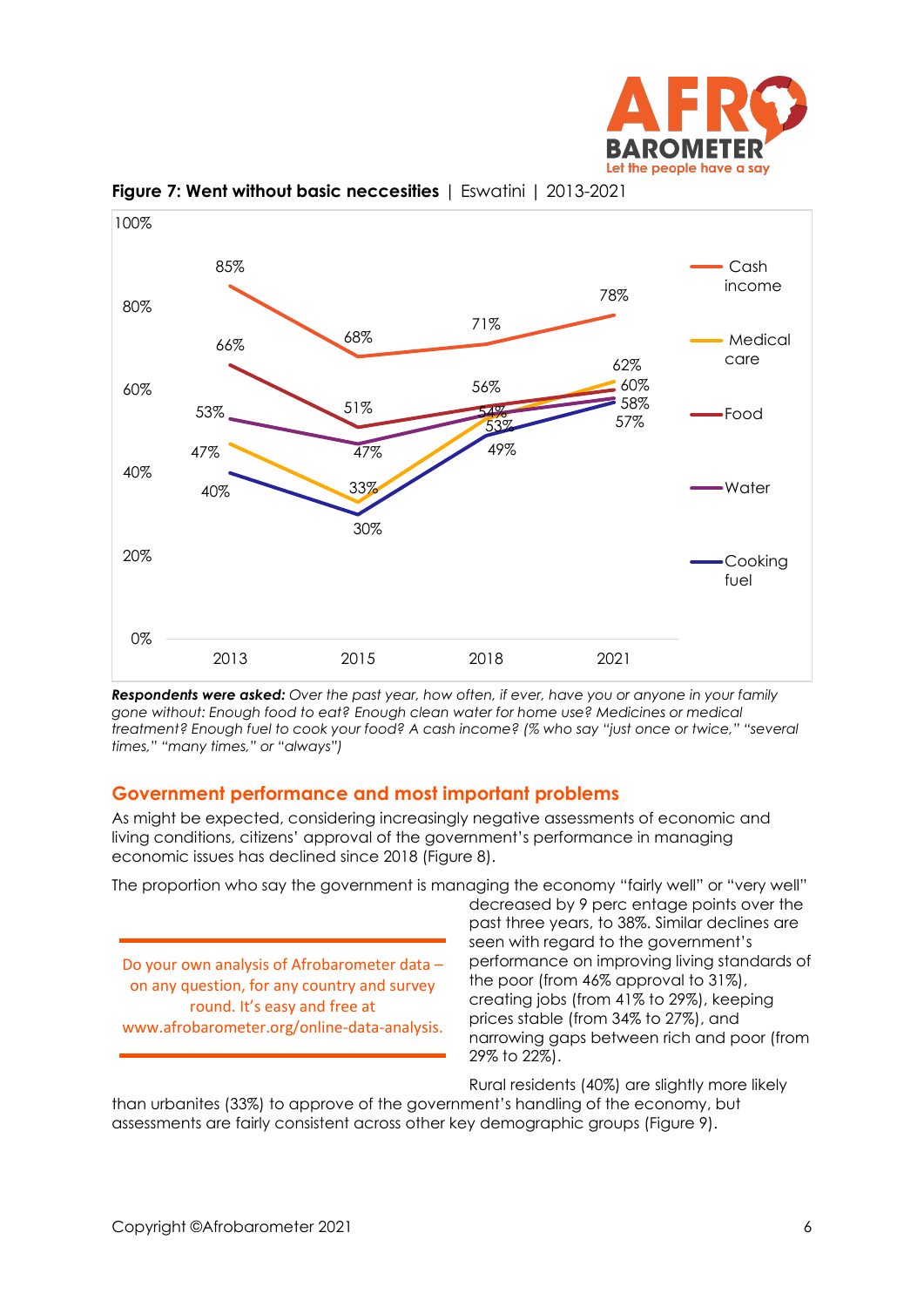



**Figure 8: Government performance on economic issues** | Eswatini | 2013-2021

*Respondents were asked: How well or badly would you say the current government is handling the following matters, or haven't you heard enough to say? (% who say "fairly well" or "very well")* 





*Respondents were asked: How well or badly would you say the current government is managing the economy? (% who say "fairly well" or "very well")*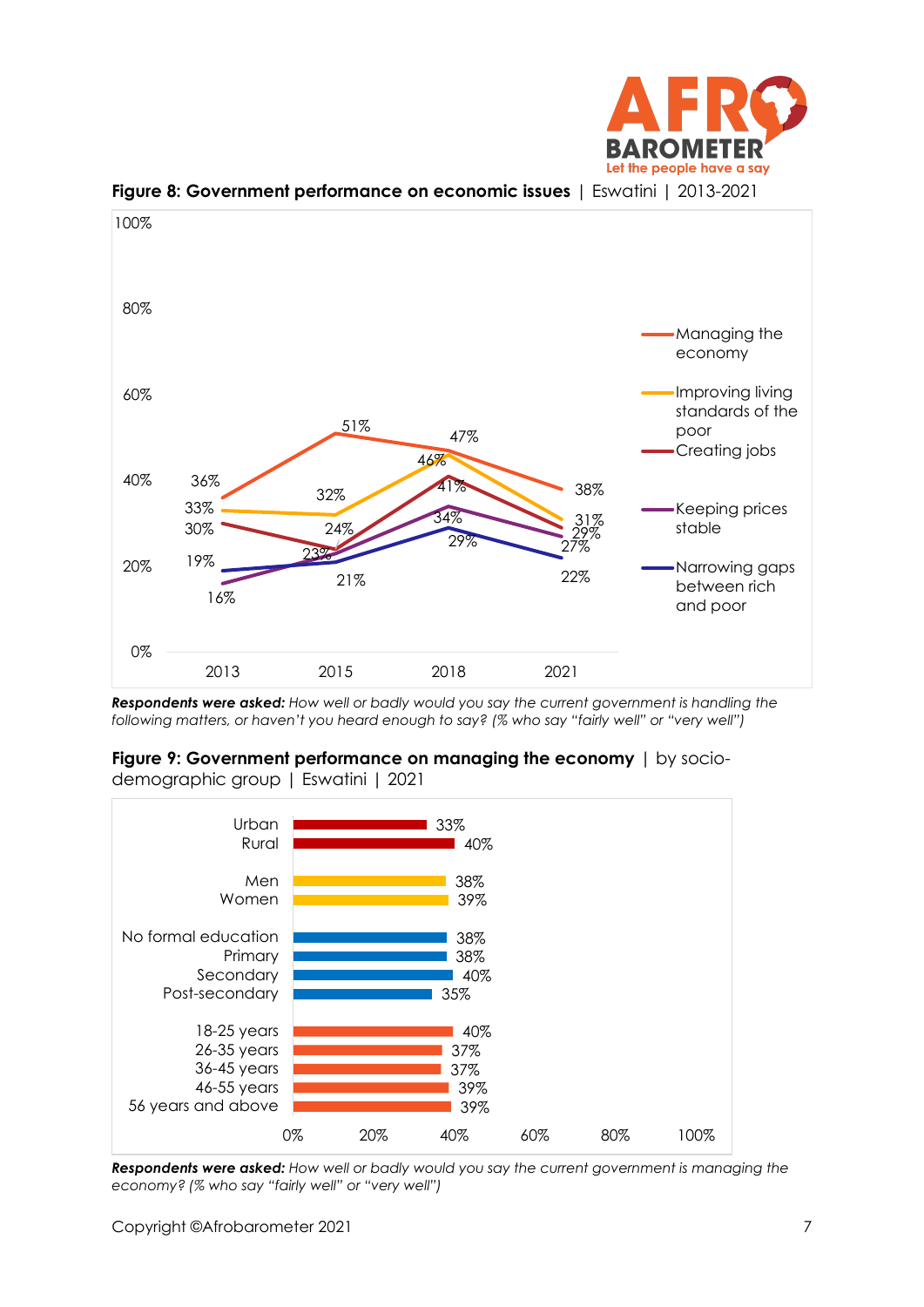

While management of the economy ranks only ninth among the most important problems that Emaswati want their government to address, the critical economic issue of unemployment ranks No. 1, cited by 39% of citizens as one of their top three concerns (Figure 10). Poverty ranks sixth, and food insecurity, corruption, and grants for the elderly also appear in the top 10 problems.



### **Figure 10: Most important problems government should address** | Eswatini | 2021

*Respondents were asked: In your opinion, what are the most important problems facing this country that government should address? (Note: Respondents could give up to three responses. The figure shows the % of respondents who cite each problem among their three responses.)*

## **Public service delivery**

Contrary to widespread disapproval of the government's performance on economic issues, a majority of Emaswati who accessed public services say they had an easy time of it. Among those who sought public services during the previous year, about seven in 10 say they found it "easy" or "very easy" to get help from public schools (69%) and public health facilities (68%) (Figure 11). More than six in 10 say the same about their efforts to obtain police assistance (63%). However, only 37% say they found it easy to get a government identity document such as a birth certificate, driver's license, passport, voter's card, or permit.

Still, some citizens say they had to pay bribes, give gifts, or do favours in order to access public services (Figure 12). Among those who had contact with these services, 30% say they had to pay bribes to obtain government identity documents, while smaller proportions report paying bribes to get help from the police (13%), services at a public school (10%), or medical care (5%).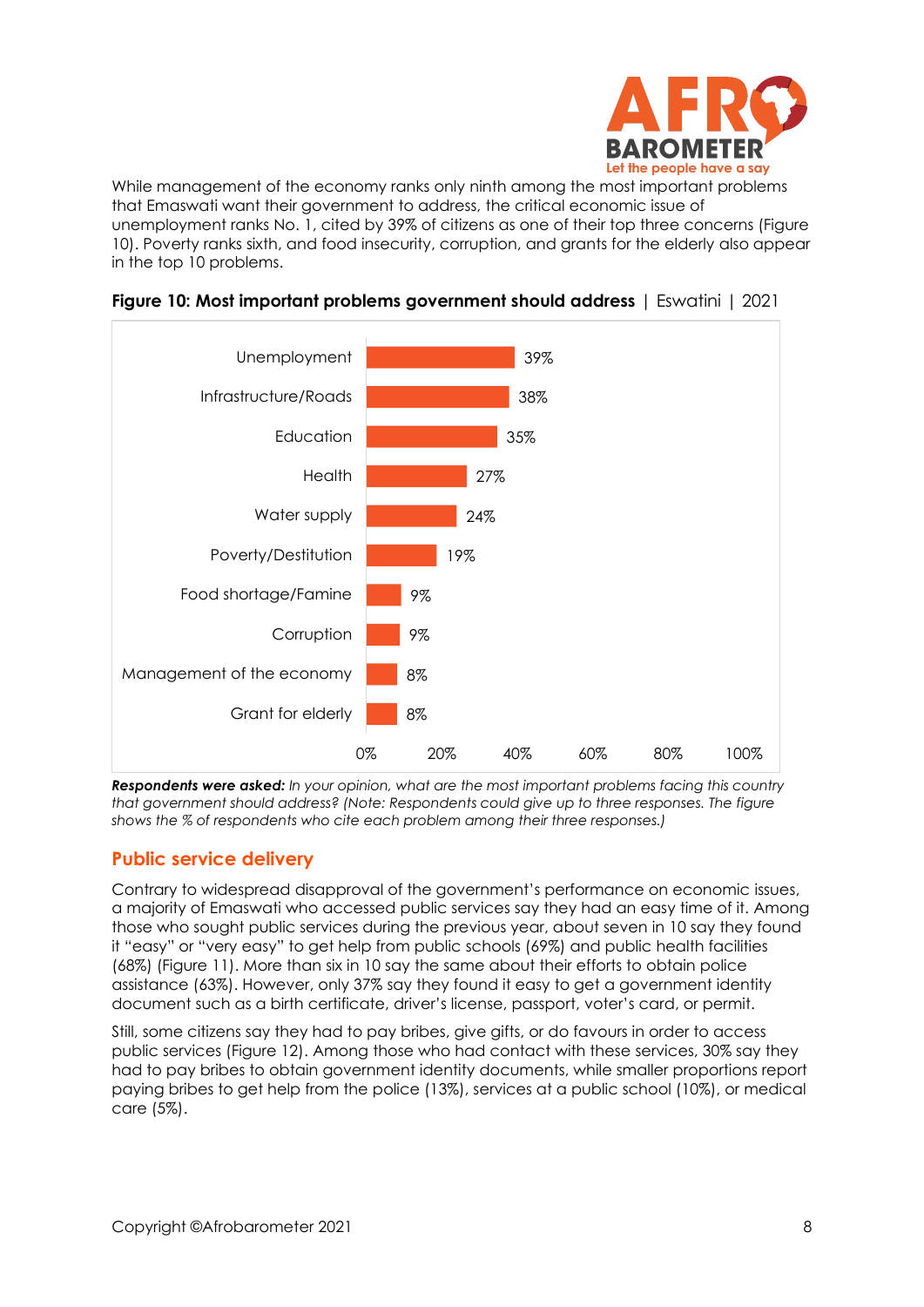



**Figure 11: Accessing public services** | Eswatini | 2021

*Respondents who say they sought selected public services during the previous year were asked: How easy or difficult was it to obtain [the needed services]? (Respondents who had no contact with these services are excluded.)*



**Figure 12: Paid bribes to obtain public services** | Eswatini | 2021

*Respondents who say they sought selected public services during the previous year were asked: How often, if ever, did you have to pay a bribe, give a gift, or do a favour [to obtain the needed services]? (% who say "once or twice," "a few times," or "often") (Respondents who had no contact with these services are excluded.)*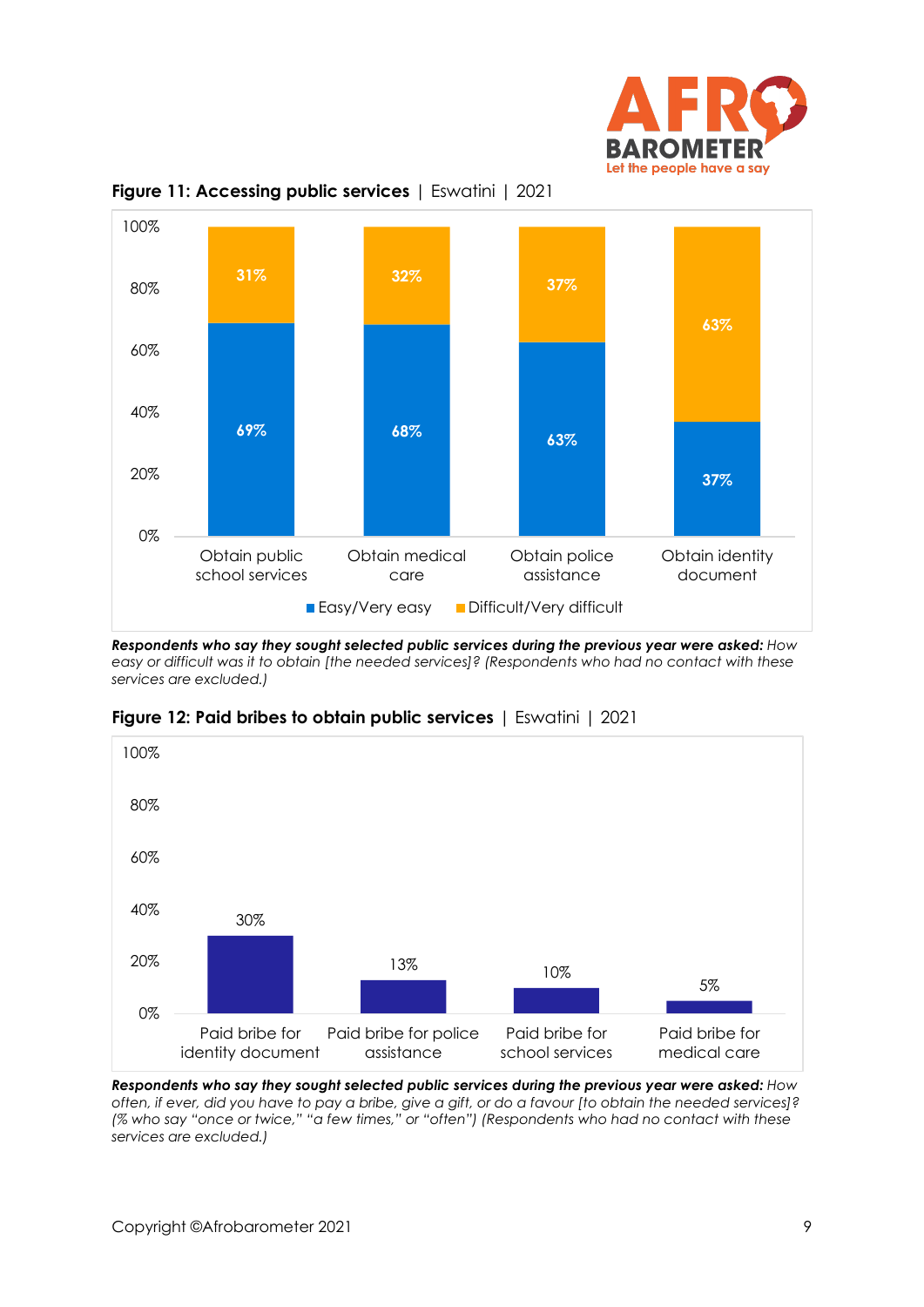

# **Conclusion**

Citizens' assessments of the country's economic condition and overall direction have plummeted, losing ground they gained beween 2013 and 2018. An increasing share of the population reports poor living conditions and shortages of basic life necessities, and few expect things to get better anytime soon. While no doubt aware that the COVID-19 pandemic has contributed to their difficulties, most also give the government poor marks on managing key economic issues.

These findings suggest that beyond a post-COVID-19 recovery plan, Emaswati will expect the government to ensure strong and efficient economic management strategies and systems that produce economic growth and improve its citizens' lives.